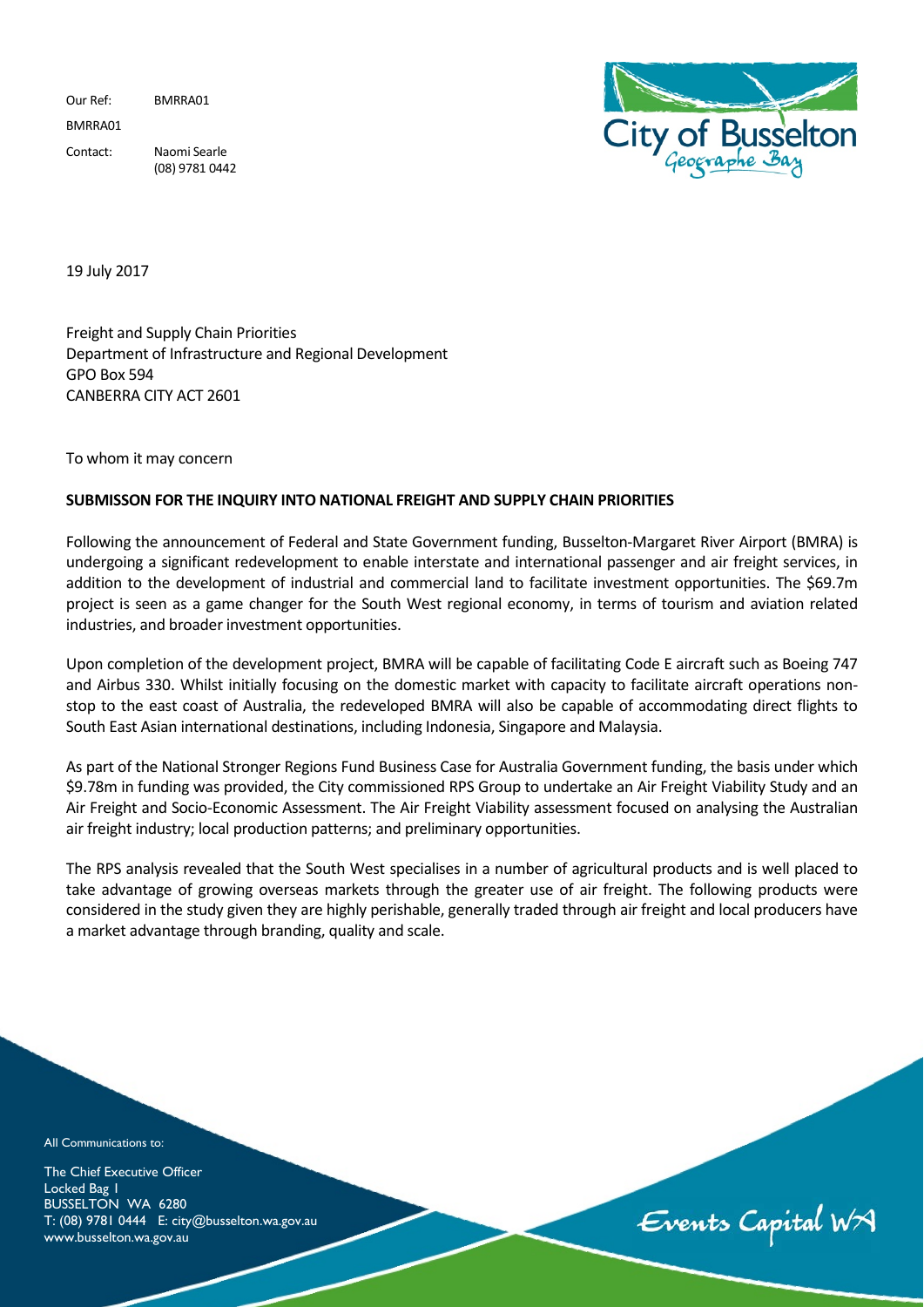| <b>Product</b>                | <b>Location of Major</b><br><b>Producers</b>                      | <b>Existing Production</b> | <b>Major Market/s</b>                     |
|-------------------------------|-------------------------------------------------------------------|----------------------------|-------------------------------------------|
| <b>Dairy Products</b>         | August, Busselton,<br>Capel, Harvey &<br>Pemberton regions        | \$125m                     | China                                     |
| <b>Chilled and Fresh Meat</b> | Augusta, Boyup Brook,<br>Busselton, Harvey &<br>Pemberton regions | \$95.1m                    | UAE, China, Singapore                     |
| Abalone and Marron            | Pemberton and Augusta<br>regions                                  | \$1.2m                     | Hong Kong, Japan,<br>Taiwan               |
| <b>Flowers</b>                | Capel, Busselton and<br>Manjimup regions                          | \$22m                      | Japan & Netherlands                       |
| Fruits                        | Harvey and Pemberton<br>regions                                   | \$3.2m                     | UAE, Singapore and<br>Hong Kong           |
| Vegetables                    | Harvey and Pemberton<br>regions                                   | \$108.4m                   |                                           |
| <b>Truffles</b>               | Pemberton region                                                  | \$3.6m                     | Japan, Europe and<br><b>United States</b> |
| Packaged products and<br>wine | <b>Entire South West</b><br>region                                |                            | UAE, South East Asia<br>and China         |

Source: RPS Australia East Pty Ltd, "Busselton Margaret River Regional Airport: Air Freight Viability Study" 2016

RPS also explored the potential for high value, non-perishable products to utilise local air freight capacity. The most immediate opportunities for air freight exports of non-perishable goods is wine where there are already established and growing markets for premium wine produced in regions such as Margaret River which is ranked among the world's most famous wine regions, producing 20% of Australia's premium wines.

However, whilst there are benefits to air freight over sea freight (e.g. quality control and expediency) the differential travel time between the region's producers and the Perth airport and expanded BMRA may not encourage local air freight until there is a well-functioning supply chain built on the export of time sensitive agriculture and fishing products. These findings have been reiterated by integrated carrier, Toll Group, who in a statement of support for the BMRA Development Project, stated "…this strong regional based development project brings a strong quality integrated supply chain solution for South West producers and manufactures of fresh product to break into critical volume market once the airport is upgraded…". Currently the South West Development Commission and the City are working in partnership to engage with stakeholders in the South West region that fall into the BMRA catchment area and who have the capacity and propensity to utilise an air freight service out of the BMRA.

All Communications to:

The Chief Executive Officer Locked Bag 1 BUSSELTON WA 6280 T: (08) 9781 0444 E: city@busselton.wa.gov.au www.busselton.wa.gov.au

Events Capital WA